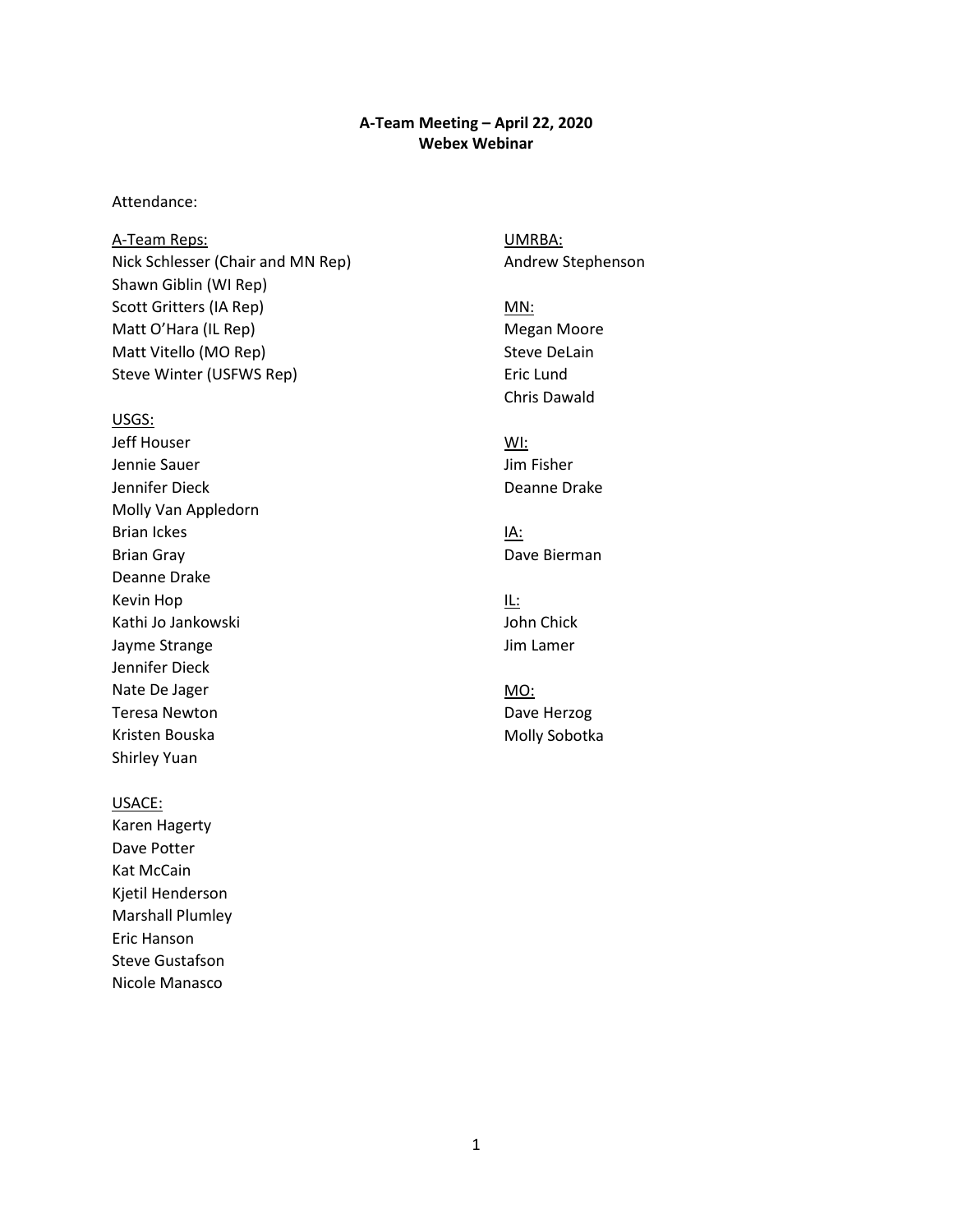#### Introduction and Roll Call, Nick Schlesser

Time, place, and type of next meeting and approval of October A-Team meeting minutes

Next meeting will be webinar with date determined by Doodle Poll

 Motion to approve minutes made by Matt Vitello and Shawn Giblin (second) passed with unanimous approval.

### UMRR Update from Marshall Plumley

Program has gone virtual for all meetings including PDT meetings for HREP planning, the A-Team meeting, and the upcoming May UMRR Coordinating Committee meeting.

#### FY2020 Plan of Work

 Construction contract awards in next few months will get us closer to our total appropriations. Science proposals will contribute to that as well. Making good on the commitments made in FY20. Everyone is doing well and adjusting due to COVID-19 circumstances.

#### FY2021

President's budget recommended full funding for UMRR. Projecting a budget similar to 2020.

Some funding shifts across districts, but much the same.

 are contributing to. Dollars isn't how most of us think about restoration and science on the river, but it is a reflection of the work we do and signals that decision makers have confidence in our ability to President's Budget reflects confidence administration has in our program and all the great work you all appropriate funds and do good work.

FY2020 Monitoring, Research, and Science in Support of Restoration

- Fully funded Base monitoring FY20, 49 milestones
- FY2020 Science in Support of Restoration and Management
	- Analysis under base SOW Fully Funded
		- **4** A high priority efforts fully scoped and funded
			- 1. Chloride monitoring
			- 2. Seamless wind fetch (all pools)
			- 3. Data to web mapping services
			- 4. Ecohydrology support
		- **FY2020 Science Proposals** 
			- o Corps ranking April 16
			- o A-Team ranking April 22
			- o UMRR CC endorsement May 20
	- **FY2020 IWW Consolidated closure monitoring** 
		- o Fully funded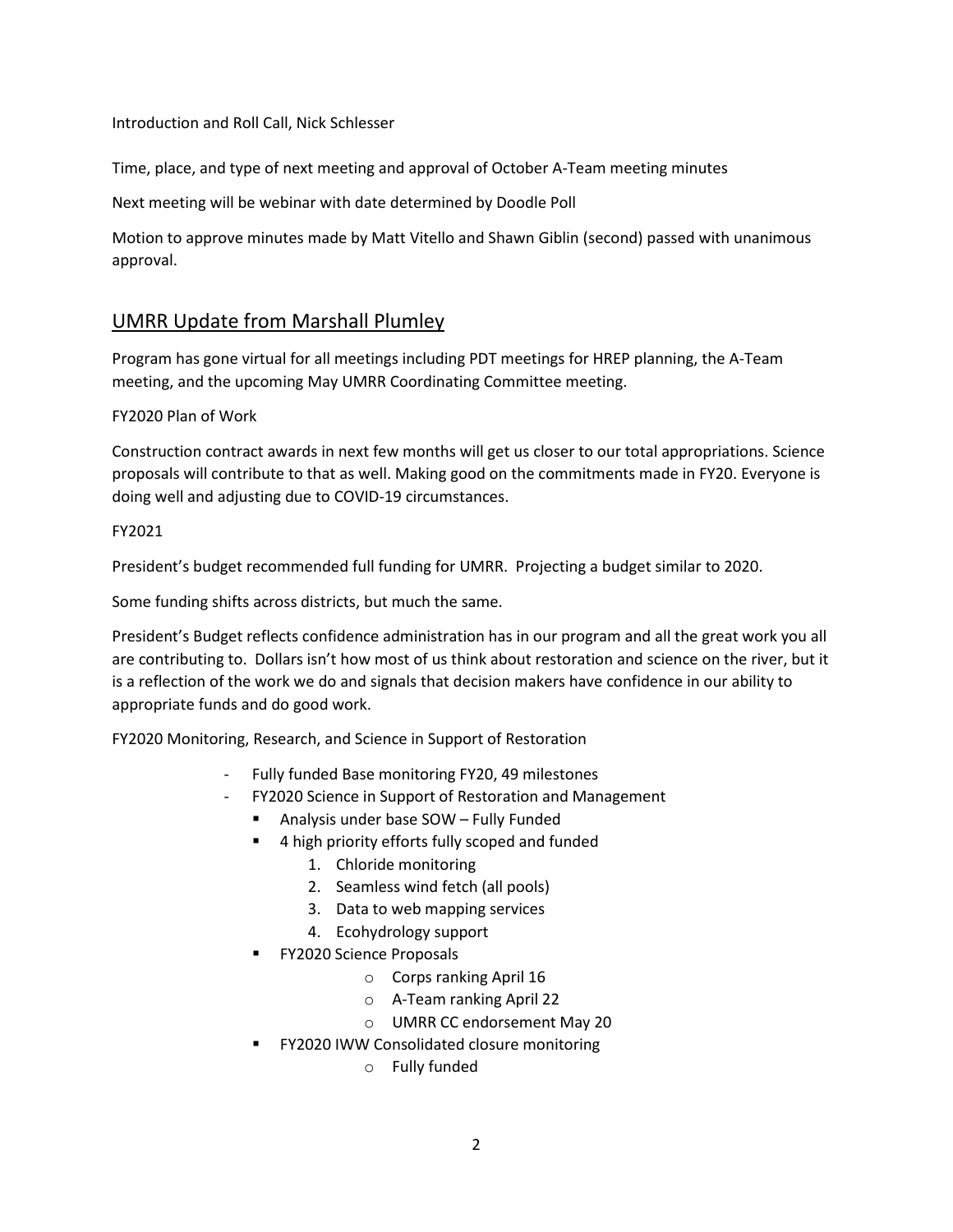Effects of COVID-19 on Monitoring, Research, and Science in Support of Restoration

- April 6, 2020 LTRM Fixed Site water quality sampling cancelled
- April 20<sup>th</sup> LTRM Fixed Site water quality sampling cancelled

Additional discussion of efforts to keep staff safe while sampling were also discussed.

### Project Milestones

### MVP

- McGregor HREP: Complete P&S 27 April with an anticipated contract award for first stage in  $4<sup>th</sup>$ quarter FY2020
- • Bass Ponds HREP: Re-issue solicitation on 27 March 2020 and award construction contract in May 2020.
- Conway Lake HREP (Pool 9): Construction to begin in spring 2020.
- Lower Pool 10 HREP: Feasibility study continuing. TSP scheduled in FY2020.
- Reno Bottoms HREP (Pool 9): Feasibility kickoff in August. Data collection (borings, topo, forest inventory, mussels) underway.

 McGregor Lake and Bass Ponds looking to move into construction, with \$10-\$15 million worth of end of month. work between the two projects. Bass Ponds advertisement is out now and looking for bids by

### MVR

- Steamboat HREP Pool 14: ATR kickoff is scheduled for April  $17<sup>th</sup>$ . PDT working on MDM package. MDM milestone – June 15, 2020.
- • Lower Pool 13 HREP: Planning a mini-charrette to finalize features with Sponsors in May. Lower benefit the ecosystem. Will require some coordination with division office. This is first time Pool 13 – in feasibility. Contemplating WLM and adjustments to how gates at dam are run to UMRR has incorporated WLM in a project specifically – need to address some policy issues.
- • Green Island HREP Pool 13: Measures workshop was cancelled in March. Review Plan milestone completed on March 16<sup>th</sup>.
- Pool 12 HREP: No work.
- Beaver Island HREP Pool 14: No work due to COVID-19
- • Huron Island HREP Pool 18: Some tree planting left, but most construction wrapping up. Construction is scheduling the final pre-final inspection.
- • Keithsburg HREP Pool 18: Contractor on hold due to new eagle nest for Stage I. PDT is working on Stage II plans and specifications. 65% review scheduled for May 15<sup>th</sup>.

### MVS

 April 2020. Virtual Scoping Charrette ongoing. Will document lessons on how to hold team • Yorkinut Slough HREP: Continue feasibility. Interagency Virtual Scoping Charrette scheduled for meetings virtually.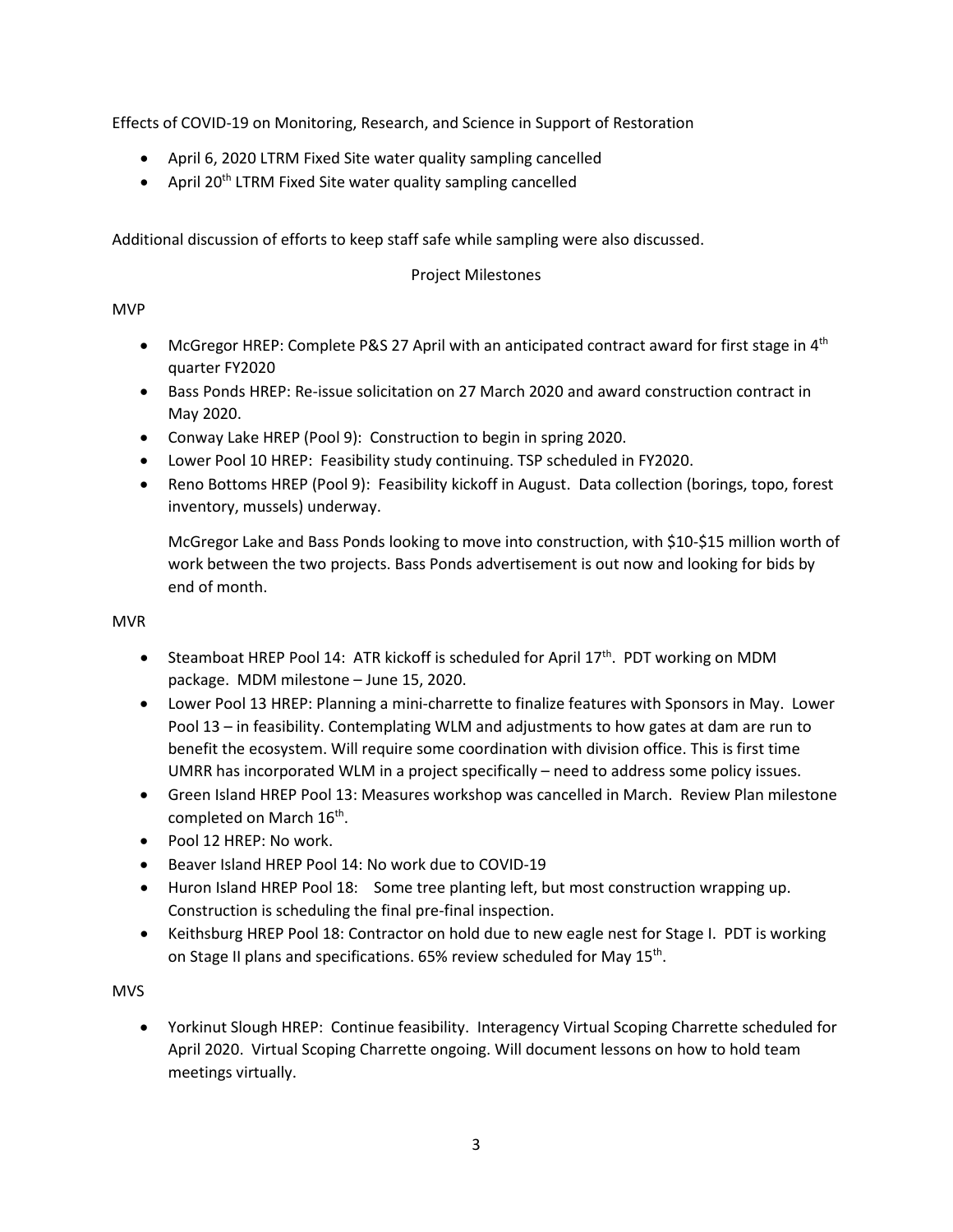- Clarence Cannon HREP: Continue Construction of multiple awarded individual contracts (water control structures; pump station; berm setback)
- • Crains Island HREP: Stage 1 contract award (sediment deflection berm and channel excavation): Contract Awarded February 20, 2020; Clearing completed ahead of bat season restrictions, Contractor demobilized due to high river levels
- • Oakwood Bottoms HREP: DQC for feasibility initiated. ATR, MDM & final draft report scheduled 3rd-4th Quarter FY2020
- Piasa and Eagles Nest Islands: DQC for P&S initiated. Contract award for 1<sup>st</sup> Quarter FY21

#### Other updates

 initiatives to pull stuff together in beginning of May. CC and river team chairs will be meeting for two purposes to do review of HREP planning and sequencing process – how that went, what else we could do in the future. Spend some time reflecting on the Program's strategic plan. Document completed in 2015 Leads up to the CC meeting at end of May. Report to Congress due end of calendar year 2022. Starting a number of independent but related and looked out 10 years. Want to take stock in where we've been and what adjustments we might make.

Status and Trends report and HNA II will contribute to Report to Congress as well.

#### Questions

John Chick – Question about COVID 19 vehicle policies changing budgets due to 1 person occupancy limits.

 Nick Schlesser – Follow up question. With states shifting driving policies to 1 person per vehicle and potential higher expenditures for gas than what had been budgeted is there any way to adjust for that?

 additional vehicles and how to get personnel in place. Didn't discuss fuel expenditures specifically, but will Marshall Plumley -- Haven't made a decision on that, but have had discussions about folks needing need to talk about in the future.

 in communication with particular refuge managers for where work will be done. Have that list of refuge managers – if you are thinking about science proposals – want to ensure that engagement and Regarding Science Proposals – All proposals developed and funded – folks will be collecting data and interacting with environment on refuges likely. For those proposals and going forward, need to be mindful coordination is happening with the refuge managers.

 Karen Hagerty – Steve Winter put together a spreadsheet of refuge managers – would it be appropriate to share that with the A-Team distribution? Make sure PIs engage with refuge managers.

 Steve Winter -- Yes, and a good guide to understand where the refuges lay out over the system. Please check and make sure the Corps side of districts etc are correct.

Andrew Stephenson – PPT will be in May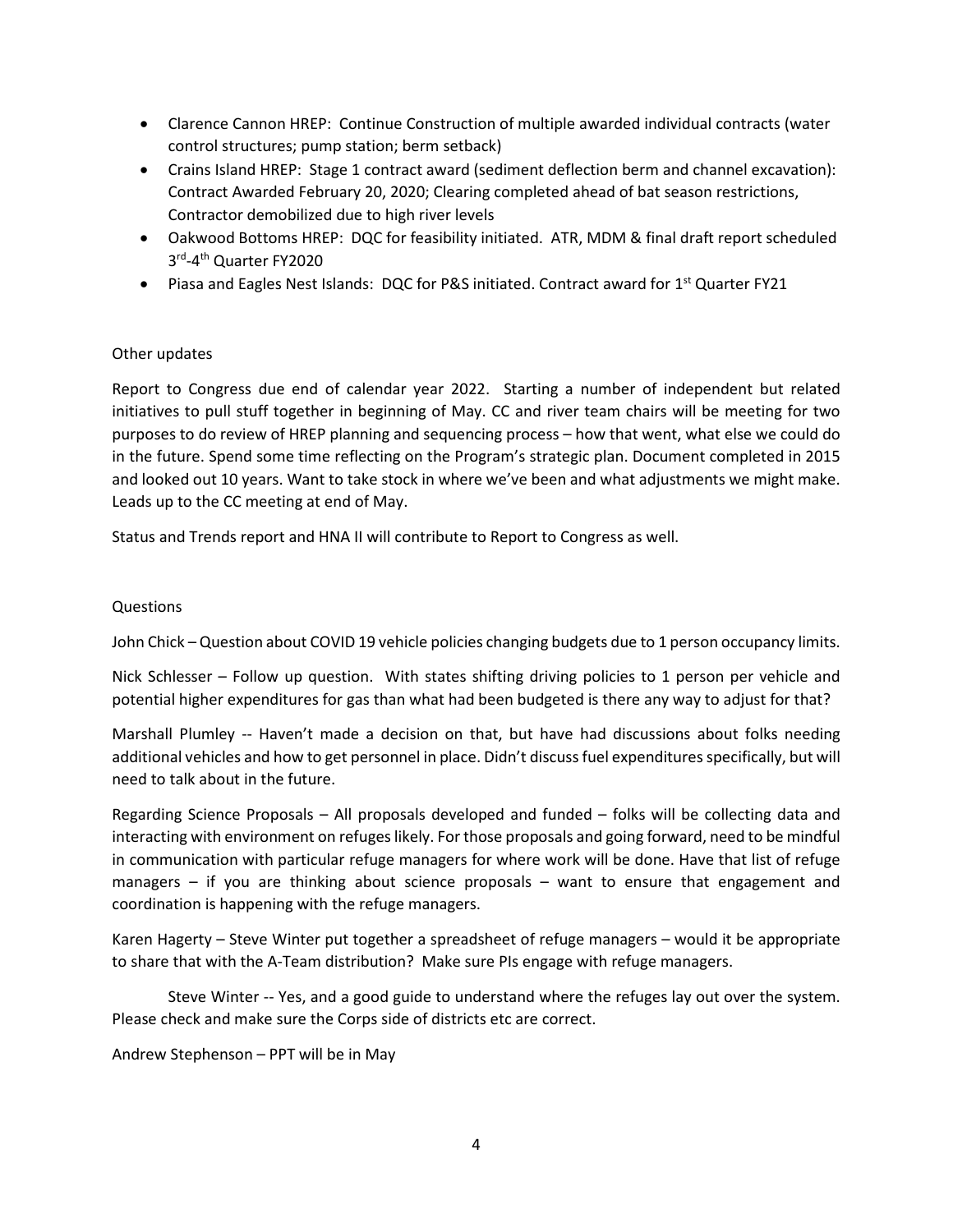Dave Herzog – The FY2021 budget is relatively unchanged. What is the rational in the \$100k shift from science to other areas?

 Report to Congress – FY20 – HNA-II and regional project and sequencing. Shifting that work to the Report projects to moving into the report to congress. One HREP project is looking at a construction project and Marshall Plumley – It is based on what was scoped and what folks were asking for. Line item for to Congress. Instead of 375K shifted to 275K. LTRM Base is the same, Science in support of restoration is the same. Habitat is the same. Acknowledgement that we've shifted from HNA-II and identifying new additional funds went there.

## Update on Aerial Imagery Collection from Kevin Hop

 color, infrared and true color. Our mapping schedule (see below) – want to make you aware of how we'll move forward across multi-year mapping effort. With Pool 9, previous mention of priority, since resolved. Moving along with mapping schedule that was approved. Will be collecting Aerial imagery this summer – 4th systemic capture of LCU. Aerial flight plans developed to capture imagery – Mid-August and early-September. High resolution. 100 MP sensor and 4-band –

Moving along with mapping schedule that was approved.<br>Tackling key pool areas first – as was done in the past systemic imagery efforts. Orthoimage Mosaic production will follow same schedule as LCU Mapping.



### Questions

 Dave Herzog – Does the ½ Open River south scheduled for FY2021 include the Open River trend reach? If not can it be prioritized?

 Jennifer Dieck - trend pool area should be covered in Open River South. Want to complete all the trend pools in the same year. Difficult to get it all done in FY 21 – will be completed first in FY 22.

Jennie Sauer – Calendar year 2021 is more likely.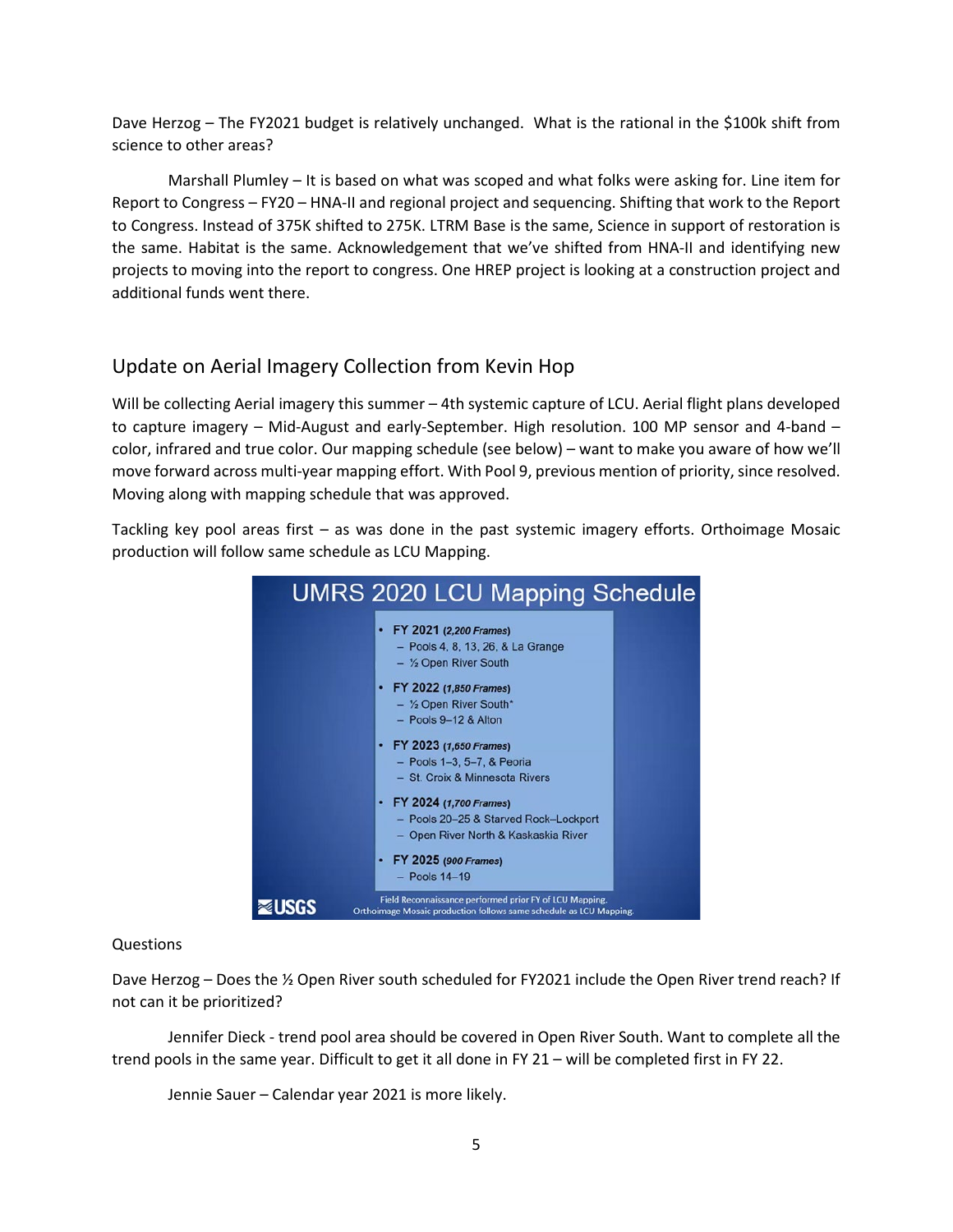Steve Winter – Requested slide (included above) be shared.

Andrew Stephenson – Will orthoimage mosaics be available the following year?

 Jennifer Dieck - Yes, they will be released as completed after going through USGS review, and before mapping.

 Discussion of LTRM invert sampling in response to decline in burrowing mayflies -- Shawn Giblin

- • Need to be aware of burrowing mayfly trends on the river
	- o Important locally.
	- o Major food source in river ecosystem
- Recent evidence of reduced mayfly numbers
	- o Hatches have been more subdued.
	- $\circ$  Radar imagery on Lake Erie and Upper Miss found declines in burrowing mayfly hatches on the system.
	- $\circ$  Japan showing declines in zooplankton and fish coinciding with increasing use of neonicotinoid pesticides
- coating. 90% of active ingredient is lost after planting • One advantage of neonicotinoids is that they have low toxicity to vertebrates but high toxicity to invertebrates. Used as a seed dressing. Large change from integrated pest management to seed
- • At low levels of neonicotinoids burrowing mayflies will leave their burrows. 1-10 mg/L. Sublethal effects related to presence of neonicotinoids.
- Most work has been done on the Great Lakes, but it would be good to have on the UMR
- Both Neonicetenoids and other pesticides like Bifenthrin have seen dramatic increases in use in recent years.
	- $\circ$  Recent drop in use (2015-2016) of neonicotinoids believed to be due to a reporting issue

Draft Recommendations to the A-Team from Shawn Giblin: (would need a 2/3 majority to proceed)

Preliminary thoughts:

- detect year –to-year status, but the power to detect long-term temporal trends was sufficient had the monitoring continued. The A-Team would be open to a different method as long as a 2021). We would like to see the benthic sampling conducted in conjunction with radar analysis 1. Resume benthic invertebrate sampling for a 3-year period beginning in 2021. It is acknowledged by the A-Team that the prior benthic invertebrate method wasn't statistically robust enough to defensible inference van be made between the former data (pre-2004) and new data (postto examine correlation between the two methods.
- 2. The A-Team would also like to see focused research to elucidate potential drivers of the etc.). Possibly a new focal area. burrowing mayfly decline (neonicotinoids, pyrethroids (bifenthrin), climate change (physical/geomorphic/hydrologic), cyanotoxins, increasing hypoxia, improving water quality,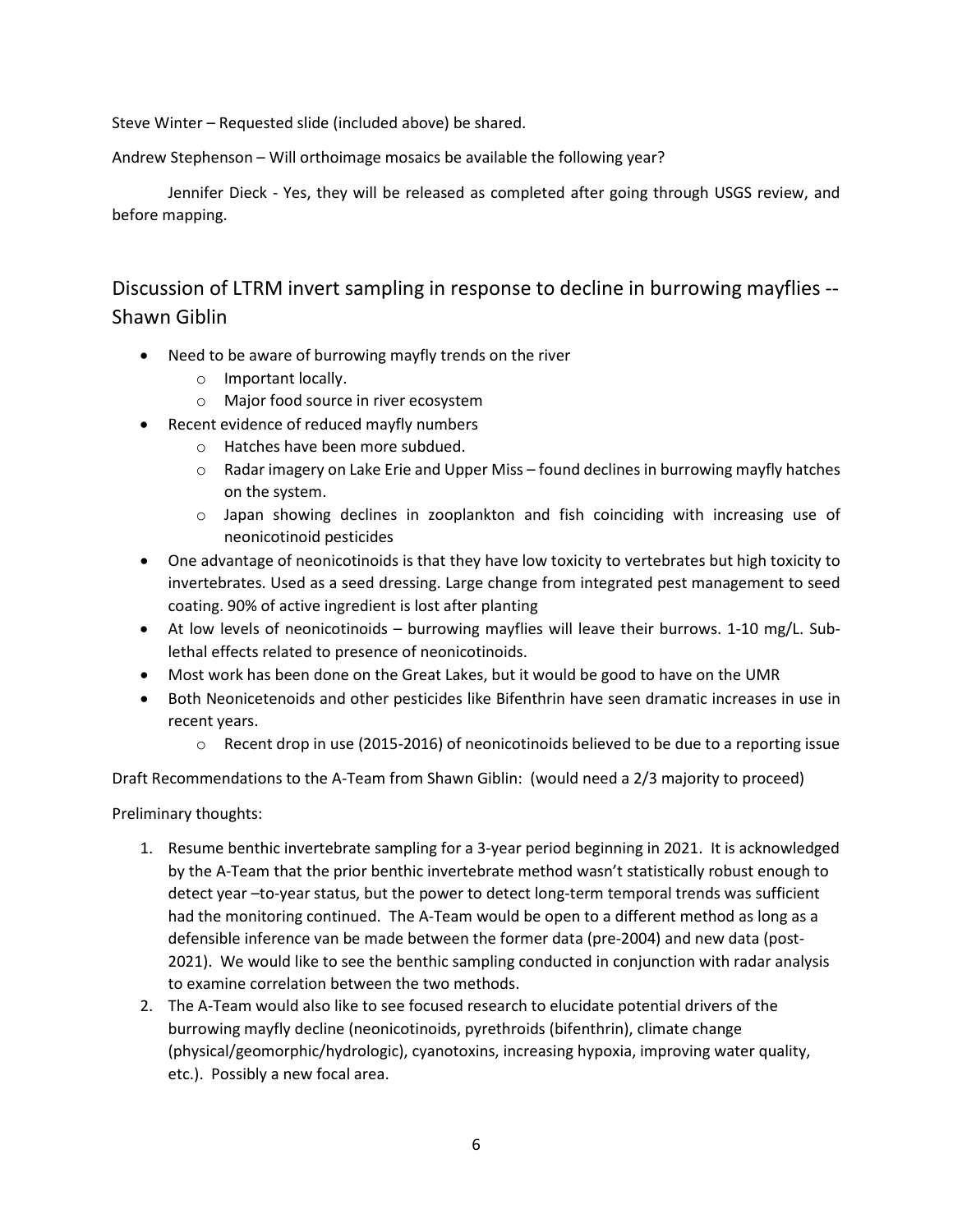Questions to Explore Further

- 1. What major data sources exist?
- those questions, what, if anything, would we do differently? 2. Lessons learned regarding existing LTRM design? If we were to design from scratch to address
- 3. Specific questions/objectives to be addressed over the next 3 years?
- 4. How to most effectively synthesize 1, 2, 3 and additional data collection to address those objectives?

### **Discussion**

 Dave Herzog – Have been wanting to do this in the Open River. Molly Sobotka's side channel work includes consideration of invertebrates in typology of services provided. Need to pay attention to guild creatures on lower trophic level. Strong advocate – would love to see this get done.

Shawn Giblin – We have a substantial blind spot we need to address related to this.

 Matt O'Hara – Illinois is interested also. Some issues with methodology – Dr. Chick has pointed out with proponent of the invertebrate sampling. Keep us posted and we will provide our suggestions to you to PONAR – would like to see that worked out. Dr. Lamar proposed invertebrate sampling with Asian carp and nuisance species. Would like to see if those could be integrated with this somehow. Always a keep this going.

 Karen Hagerty – Curious – when talking about IWW closure sampling – proposal came out of IL to include macroinvertebrates for 3 years – challenge was that it wasn't long enough sampling period to provide necessary data for these questions. How does this differ?

Brian Gray – Would be glad to help people think about answering the research questions they have and the necessary sampling timeframe.

 PONAR data? Radar looks at emergence of adults, PONAR looks at nymphs. Encourage you and A-Team Teresa Newton - Alerted the A-Team to something that would be of interest to a lot of people. Suggests there may be an issue happening on the river and pesticides may be contributing to it. Suggest getting a team together to discuss this – lots of questions here and the approach we take would be dictated by the questions. I could envision more focused sampling to answer question – sample mayflies across pesticide gradient. Lab work to be done, targeted field sampling, something to corroborate radar and and folks to get together to activate this timely research.

 Shawn Giblin – Good logical next step – identify folks who would be involved and the A-Team. Recommendations from A-Team would help get this on more peoples' radar.

 Scott Gritters – Thanks for bringing this up. Have been fascinated by the mayflies – seen in Paddlefish stomachs in the Spring. Could keep this on the agenda for the July meeting. Could as A-Team members to ask their state colleagues about other possible data that would be available – also the USFWS.<br>Example – wetland studies that captured that?

Shawn Giblin – Good idea – some sources of data we could take a look at.

 Scott Gritters – Will ask Jackie in Iowa about what she's seen with mayflies. Wildlife folks are also talking about mayflies and potential impacts. Suggest keeping this on the A-Team agenda going forward.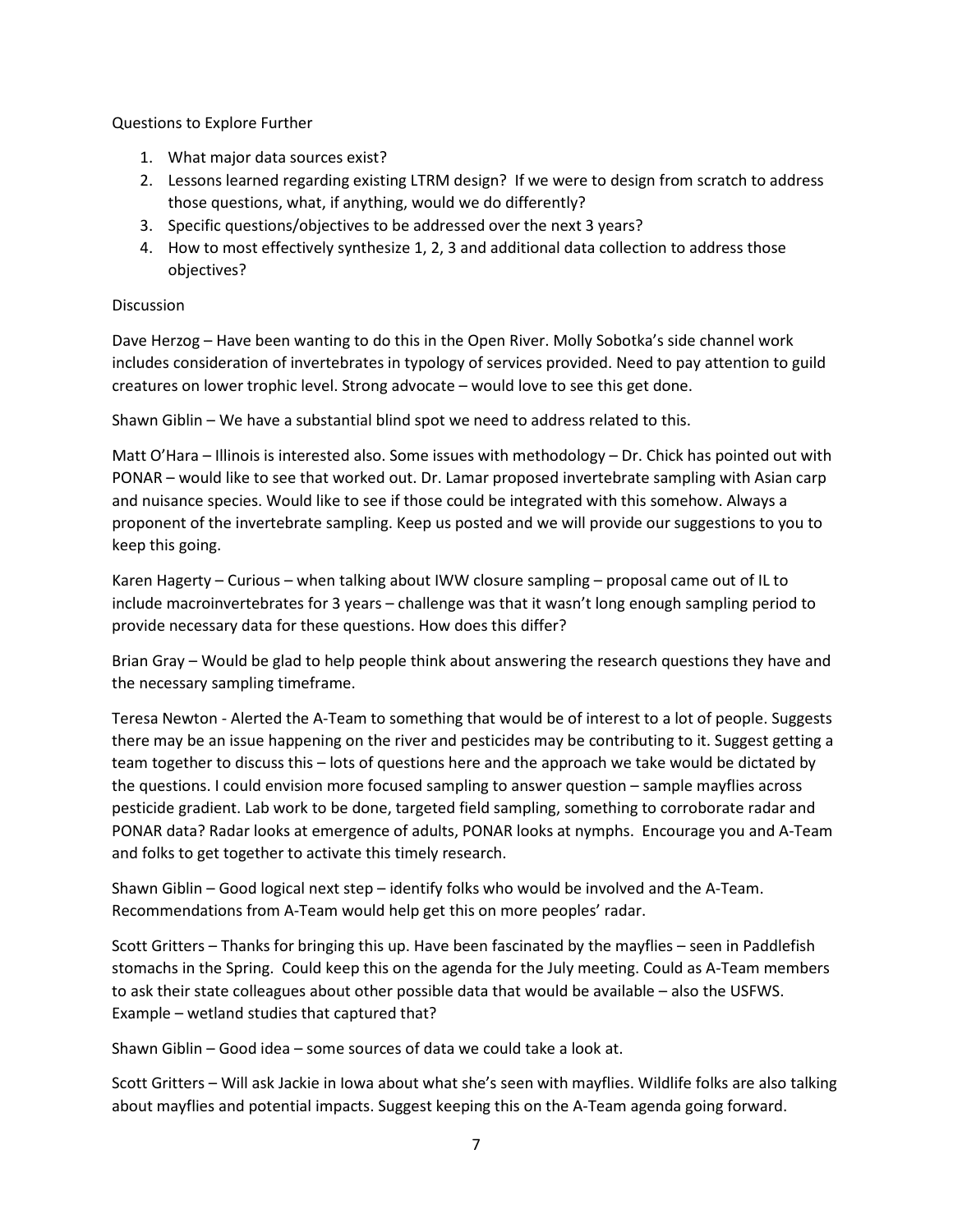Karen Hagerty – Want to talk to UMRBA WQTF – looked at invert sampling. Have done sampling in the upper reach and doing a section of the lower impounded reach now.

Matt Vitello – Don't want to limit to mayflies – consider other macroinverts as canaries in the coal mine.

Kathi Jo Jankowski – how benthic data link up with radar in the field would be useful.

Steve Winter – Could this be addressed under themes and focal areas – develop subcomponent of existing working group to get this started?

meetings - would be good focal area to add. Shawn G – Have had some of those discussions – could make a focal area for next science proposal

meetings – would be good focal area to add.<br>John Chick – It might be that we can come up with sampling plan using old methods. Most of problems in Pool 26 was sampling in areas with sandy substrate and problem of sample washing out as PONAR grab was being brought up. Could look at leaving out some habitat types with certain sampling techniques.

Karen Hagerty – Molly Sobotka work also looks at different sampling types.

 Nick Schlesser – From A-Team – there is interest to discuss going forward – I will include in July meeting agenda. Shawn, would you like to contact folks from state to flesh out questions we should consider and sampling approach?

and sampling approach?<br>Shawn Giblin – I think I have time and interest to do that before next meeting. If there are people who are interested in this – Brian (stats) and Teresa Newton with past experience. if you have interest in this and we'll try to get this discussion going before the July meeting to Would like to convene a meeting to talk about this and how best to proceed. Send me an email report back.

Karen Hagerty – like Scottie's idea for everyone to check within their agency about other data sources.

 Matt O' Hara – Could you go through LTRM data and determine where our sampling was at and get some idea about a preliminary level of work hours etc.

Shawn Giblin– Believe there is a paper about the power analysis necessary for this.

Karen Hagerty – Yes, paper is on LTRM website. [https://umesc.usgs.gov/ltrmp/power\\_plots.html](https://umesc.usgs.gov/ltrmp/power_plots.html) 

 Teresa Newton – Suggest convening group to discuss questions first before spending time on how past sampling design could be modified. If the decision of the group is to reinstate past sampling, then review that work.

Shawn – Could establish that at the kickoff meeting and work in that direction. If you are interested, send me an email and we'll set up a time to discuss.

 concepts and questions emphasis that Teresa mentioned – could start with side channel project and then consider how to make methods more systemic and habitat specific. Dave Herzog – There seems to be invertebrate emphasis in side channel project – could incorporate that discussion into this. Project trying to identify inverts and relevance to the system. Take your ideas and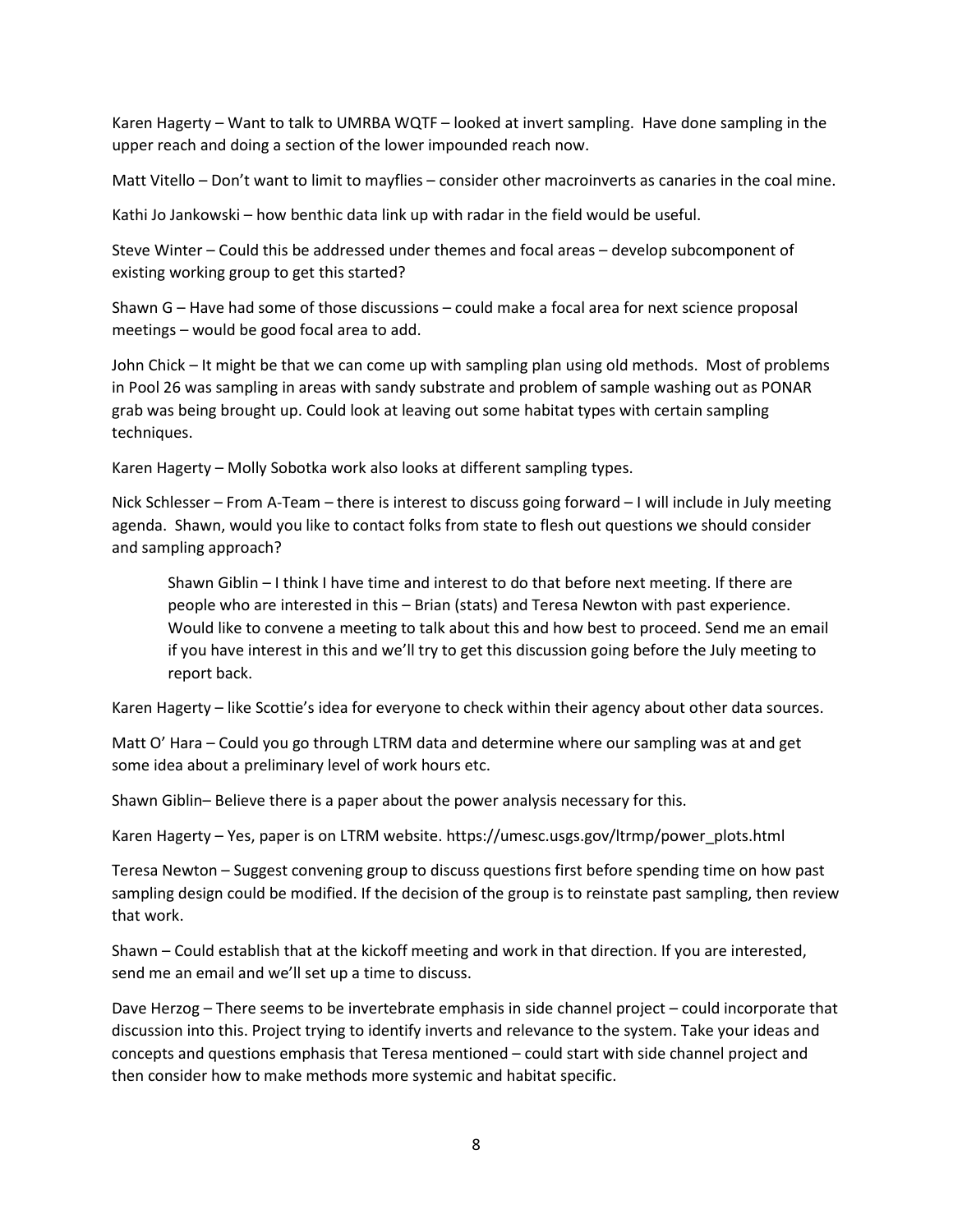Nick Schlesser – Shawn will try to gather preliminary group to develop questions. Those with an interest in assisting contact Shawn. Check with agencies for available datasets.

Matt O'Hara – Can Shawn check past data to see what the power of the former method was?

Action Items:

Shawn to consolidate questions; framing the questions is critical first step

All interested parties, let Shawn know

### Project Ranking Process – Nick Schlesser

Results of A-Team rankings

| <b>FY20 UMRR SCIENCE IN SUPPORT OF RESTORATION AND MANAGEMENT PROPOSALS</b> |                                                                                                                                                                                                        |                                                                                                                                  |                    |                   | A-Team<br><b>Scores and Comments</b> |                                |                             |                              |                             |                                    |                      |                |
|-----------------------------------------------------------------------------|--------------------------------------------------------------------------------------------------------------------------------------------------------------------------------------------------------|----------------------------------------------------------------------------------------------------------------------------------|--------------------|-------------------|--------------------------------------|--------------------------------|-----------------------------|------------------------------|-----------------------------|------------------------------------|----------------------|----------------|
| Page                                                                        | <b>Proposal Title</b>                                                                                                                                                                                  | PI<br>(affiliation provided on first appearance)                                                                                 |                    | <b>Total Cost</b> | A-Team<br><b>AVG Score</b>           | <b>USFWS</b><br>Total<br>Score | IA<br><b>Total</b><br>Score | IL.<br><b>Total</b><br>Score | MO<br><b>Total</b><br>Score | <b>MN</b><br><b>Total</b><br>Score | WI<br>Total<br>Score |                |
| <b>WG1: Hydrologic and geomorphic changes</b>                               |                                                                                                                                                                                                        |                                                                                                                                  |                    |                   |                                      |                                |                             |                              |                             |                                    |                      |                |
| 1                                                                           | Geomorphic Assessment Techniques for Baseline Assessments and<br>Monitoring Related to Habitat Rehabilitation and Enhancement Project<br>(HREP) Planning, Design, and Evaluation                       | Faith Fitzpatrick (USGS UMWSC)<br>Jon Hendrickson (USACE MVP)<br>Jeff Janvrin (WDNR)                                             | \$                 | 247,776           | 33.33                                | 34                             | 39                          | 24                           | 34                          | 33                                 | 36                   | $\overline{7}$ |
| 5                                                                           | Mapping Potential Sensitivity to Hydrogeomorphic Change in the UMRS<br>Riverscape and Development of Supporting GIS Database and Query Tool                                                            | Jayme Strange (USGS UMESC)<br><b>Faith Fitzpatrick</b>                                                                           | $\mathsf{\hat{S}}$ | 346,032           | 32.17                                | 38                             | 36                          | 26                           | 29                          | 30                                 | 34                   | 8              |
| 13                                                                          | Improving our understanding of historic, contemporary, and future UMRS<br>hydrology by improving workflows, reducing redundancies, and setting a<br>blueprint for modelling potential future hydrology | Lucie Sawyer (USACE MVR)<br>Molly Van Appledorn (USGS UMESC)                                                                     | \$                 | 224,560           | 37.17                                | 39                             | 42                          | 38                           | 29                          | 35                                 | 40                   | 3              |
|                                                                             |                                                                                                                                                                                                        |                                                                                                                                  |                    |                   |                                      |                                |                             |                              |                             |                                    |                      |                |
| 26                                                                          | WG 2: Side channels<br>Understanding physical and ecological differences among side channels of<br>the<br>Upper Mississippi River System                                                               | Molly Sobotka (MDC)                                                                                                              | \$.                | 144.357           | 34.17                                | 38                             | 38                          | 29                           | 37                          | 31                                 | 32                   | 6              |
|                                                                             |                                                                                                                                                                                                        |                                                                                                                                  |                    |                   |                                      |                                |                             |                              |                             |                                    |                      |                |
| 33                                                                          | <b>WG3: Vegetation and Wildlife</b><br>Refining our Upper Mississippi River's ecosystem states framework                                                                                               |                                                                                                                                  | Ś                  | 288,637           | 31.33                                | 34                             | 34                          | 18                           | 31                          | 34                                 | 37                   | 12             |
|                                                                             | Evaluation of how HREPs, aquatic vegetation, and management activities                                                                                                                                 | Danelle Larson (USGS UMESC)<br>Luke Fara (USGS MESC)                                                                             |                    |                   |                                      |                                |                             |                              |                             |                                    |                      |                |
| 42                                                                          | influence waterfowl distributions on the Upper Mississippi River Navigation<br>Pools 4, 8, and 13                                                                                                      | Steven Houdek (USGS UMESC)                                                                                                       | \$                 | 315,910           | 30.50                                | 37                             | 35                          | 19                           | 28                          | 34                                 | 30                   | 13             |
| 49                                                                          | Expansion of wild rice (Zizania aquatica L.) in the UMR: Drivers, restoration<br>risks and opportunities, and implications for waterfowl management.                                                   | Deanne Drake (WDNR); Alicia Carhart<br>(WDNR); J. Kimball (U of MN); Danelle<br>Larson; Eric Lund (MNDNR); B.<br>Sedinger (UWSP) | Ś.                 | 221.385           | 31.50                                | 38                             | 31                          | 19                           | 28                          | 34                                 | 39                   | 11             |
|                                                                             |                                                                                                                                                                                                        |                                                                                                                                  |                    |                   |                                      |                                |                             |                              |                             |                                    |                      |                |
|                                                                             | WG 4: UMRS fish community dynamics                                                                                                                                                                     |                                                                                                                                  |                    |                   |                                      |                                |                             |                              |                             |                                    |                      |                |
| 57                                                                          | Augmenting the UMRR fish vital rates project with greater species<br>representation for genetics and otolith microchemistry                                                                            | Andy Bartels (WDNR)<br>Jim Lamer (INHS)                                                                                          | \$                 | 306,915           | 36.83                                | 36                             | 32                          | 45                           | 33                          | 36                                 | 39                   | 4              |
| 65                                                                          | Functional UMRS fish community responses and their environmental<br>associations in the face of a changing river: hydrologic variability, biological<br>invasions, and habitat rehabilitation          | Brian Ickes (USGS UMESC)<br>John Gatto (INHS)<br>John Chick (INHS)                                                               | Ś.                 | 121,810           | 37.67                                | 40                             | 38                          | 42                           | 37                          | 29                                 | 40                   | $\overline{2}$ |
|                                                                             |                                                                                                                                                                                                        |                                                                                                                                  |                    |                   |                                      |                                |                             |                              |                             |                                    |                      |                |
|                                                                             | <b>WG5: Water quality and eutrophication</b><br>Connectivity and cyanotoxin production                                                                                                                 | James Larson; Shawn Giblin (WDNR);                                                                                               |                    |                   |                                      |                                |                             |                              |                             |                                    |                      |                |
| 71                                                                          |                                                                                                                                                                                                        | KathiJo Jankowksi; John Manier<br>(UMESC)                                                                                        | \$                 | 287,296           | 31.83                                | 36                             | 34                          | 23                           | 27                          | 32                                 | 39                   | 9              |
| 79                                                                          | Understanding landscape-scale patterns in winter conditions in the<br>Upper Mississippi River System                                                                                                   | KathiJo Jankowski; Hilary Dugan (UW-<br>Madison); Becky Kreiling (UMESC);<br>Madline Magee (WDNR)                                | \$                 | 325,349           | 35.50                                | 35                             | 37                          | 32                           | 34                          | 38                                 | 37                   | 5              |
| 89                                                                          | Microplastic abundance in fish and water column in relation to spatial<br>heterogeneity and constructed habitat improvements in the Upper<br>Mississippi River System                                  | Eric Strauss (UW-La Crosse); Jessica<br>Fulgoni (MDC); KathiJo Jankowski                                                         | \$                 | 119,716           | 31.83                                | 39                             | 28                          | 35                           | 30                          | 29                                 | 30                   | 9              |
| <b>WG6: Floodplain ecology</b>                                              |                                                                                                                                                                                                        |                                                                                                                                  |                    |                   |                                      |                                |                             |                              |                             |                                    |                      |                |
| 97                                                                          | Forest Response to Multiple Large-Scale Inundation Events                                                                                                                                              | Robert Cosgriff (USACE); Lyle Guyon<br>(NGRREC); Nate De Jager (USGS<br>UMESC)                                                   | Ś.                 | 206,029           | 38.00                                | 41                             | 43                          | 31                           | 34                          | 39                                 | 40                   | 1              |
|                                                                             |                                                                                                                                                                                                        |                                                                                                                                  |                    |                   |                                      |                                |                             |                              |                             |                                    |                      |                |

Karen Hagerty –~\$1.9 million available. Will follow up after meeting to verify that proposals selected will fit into budget. LTRM management team and A-Team Chair will meet for one more step

 Nick Schlesser – Redid ranking process with Jeff Houser, Jennie Sauer, and Karen Hagerty to produce broader range of scores and eliminate crowding. Restricted folks to whole number data entry in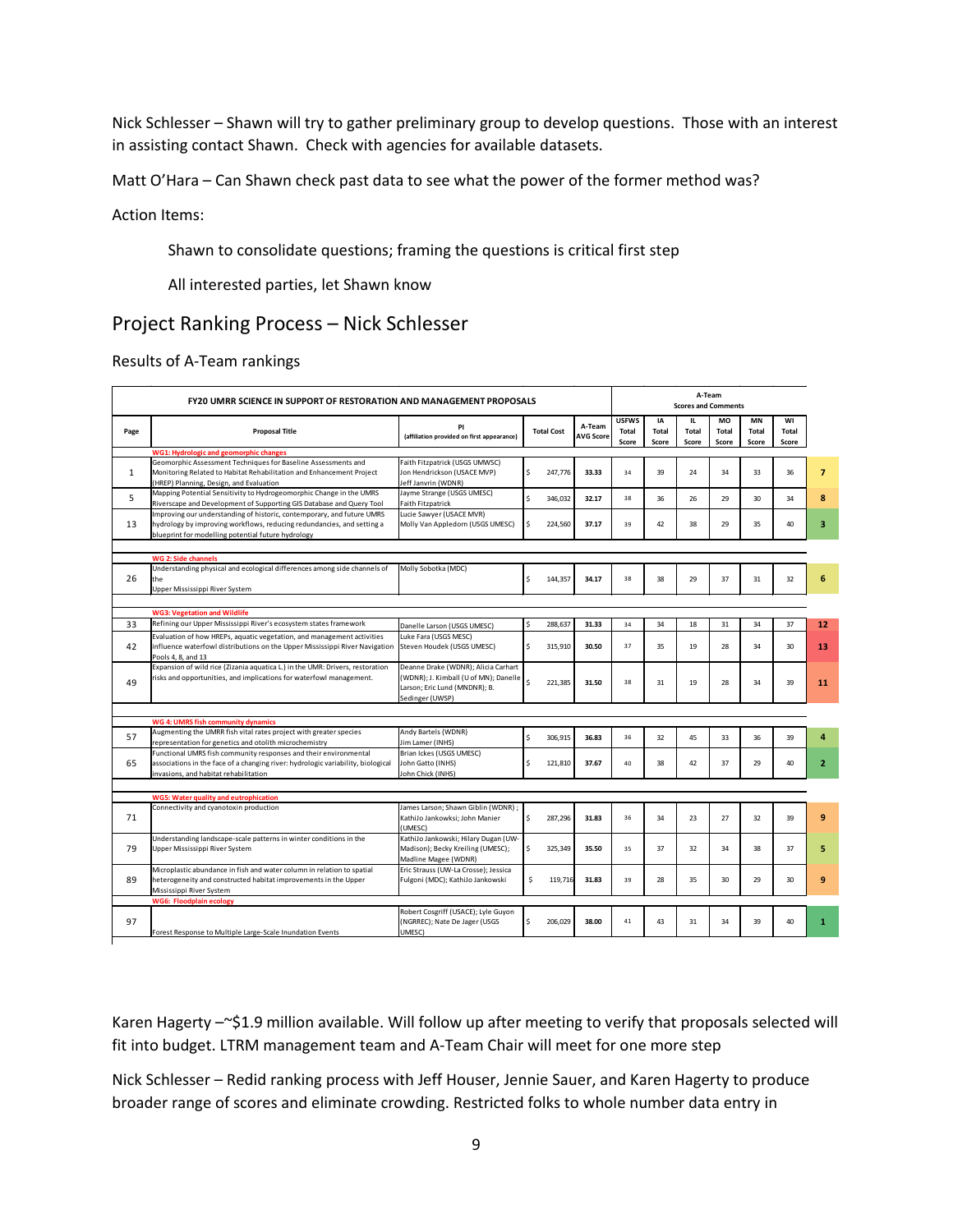rankings. Other than small error in sheet found by Scott Gritters – the excel sheet seemed to work fairly well. Others?

Steve Winter – thought it worked well – got input from a lot of folks and able to incorporate into final ranking.

Nick Schlesser – With knowledge that so many people will collect information from a lot of folks – may add an extra tab that would automatically produce a ranking tab for each individual.

 Shawn Giblin – Substantial improvement from the past. Had 10 people weigh-in on the process. Extra tabs would help, but good.

Matt O'Hara – worked well for IL – went smoother than last year. Were happy with it.

 Scott Gritters – went smooth for Iowa – extra tabs would be good addition – did that on our own, but someone's top 5. Easy to condense down those rankings. would be good to incorporate. We had a lot of range from reviewers. No project that wasn't in

 Matt Vitello – worked well in MO. Had some groupings in numbers, but artifact of the ranking process generally. Excel file worked well.

 Nick Schlesser – MN ended up with a couple ties in rankings, but didn't end up in any of the final top Will look to incorporate way to collect information from variety of folks. Will likely still require whole ranked projects, just in the middle. Seems like the sheet and process helped spread out project rankings. number ranking by individuals and not whole number aggregated scores. Can Karen or Jeff address how the Corps or USGS fair with the sheet?

Jennie Sauer – Jeff and I used the sheet and it worked well enough.

 Jeff Houser – Organizational effort you put into this ahead of time is really paying off – thanks. For future, individual numbers go in as whole and aggregated scores can go into decimals. You raised the bar substantially here – thanks!

Karen Hagerty – Echo that.

 Nick Schlesser – Combining whole numbers – once you switch over to decimals you essentially eliminate ties. At the state level ties will be gone. Think that's a good point to bring forward.

 Karen Hagerty – Really appreciate what you've done with the spreadsheet. Like the idea of adding tabs for multiple reviewers – will be helpful as most of us use that process. Great job!

 Matt O'Hara – Can respond to Vegetation and Wildlife being lower value from IL compared to other states – didn't seem like a systemic project – just upper pools. Wild rice had more upper pool-centric vibe to it. That was in part why we ranked it lower. Good projects and have their place, but that was a consideration.

Nick Schlesser – had that comment within MN as well.

Karen Hagerty – Corps noted that comment as well.

Shawn Giblin – in terms of IL – how many people were involved in ranking?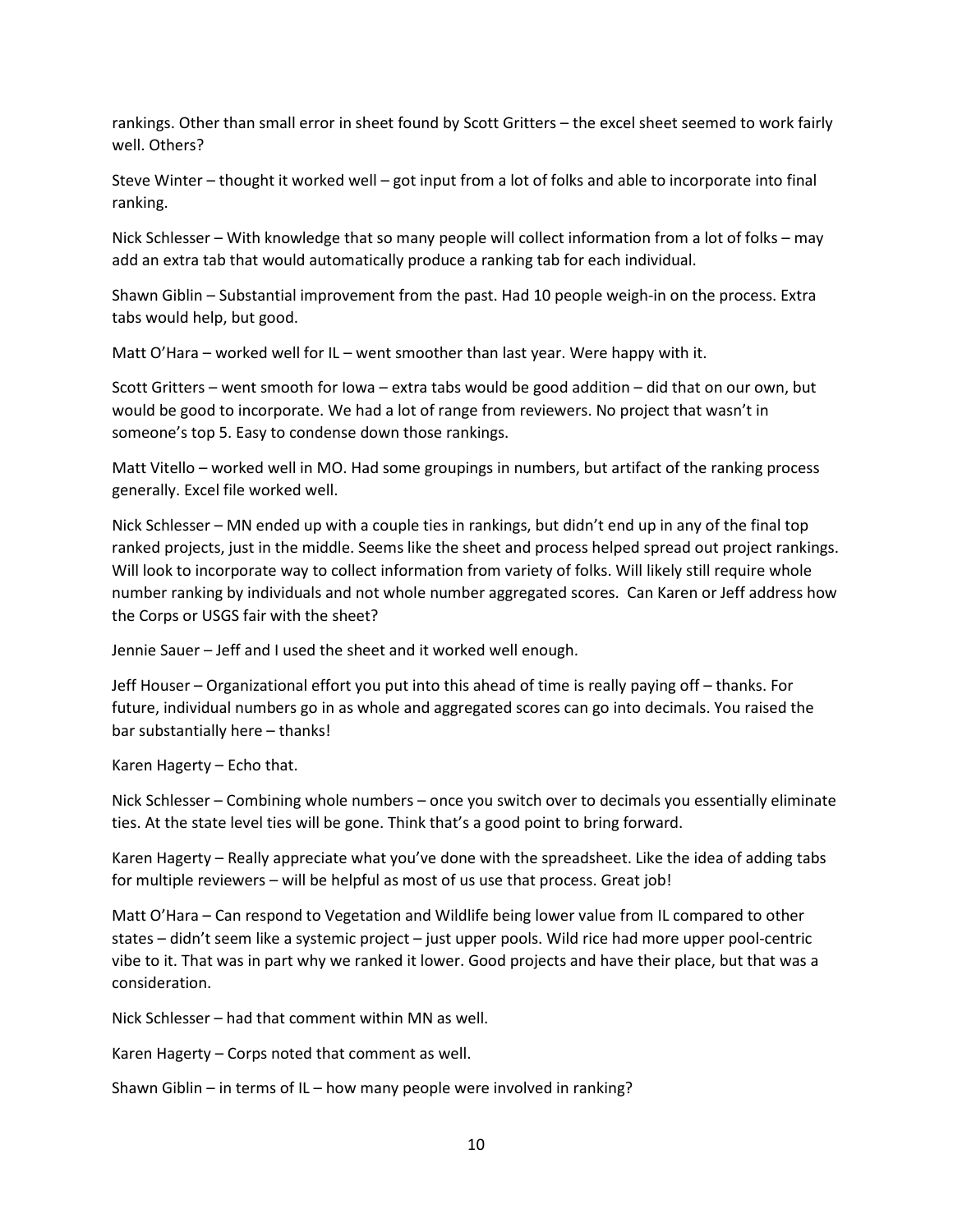Matt O'Hara – 3. Myself, Jim Lamer, and John Chick.

Shawn Giblin - Range across IL is broader than other rankings – range 18-45.

Matt O'Hara – Tiered projects out and then tried to rank projects within those tiers.

 Steve Winter – Not first time vegetation projects have been scored low because of that. We should that vegetation work would never get funded through this program is always assessed based on further develop rankings for these projects in the future – how to scale localized vs systemic. Potential is localized vs systemic. Much of the system used to have vegetation and projects are trying to understand why vegetation exists where it is to better understand why it isn't where it isn't.

 Karen Hagerty – HREPs in MVR is looking to establish emergent Vegetation at Huron Island. Also IL River 519 project looking to restore vegetation in Starved Rock pool.

 Matt O'Hara -- Believe vegetation projects are important. Above Peoria though, we don't have a field projects, but in La Grange and Pool 26, vegetation is down to almost nonexistent. Projects where station to assess vegetation. Would love to have vegetation and figure out how to have it. Important vegetation exists happens to be in upper pools.

 systemic and we do need to continue to address those. Remains an open challenge as to setting up a Jeff Houser – Conversations about focal areas – collectively the work we fund needs to address issues systemically. Given diversity within the system, some issues are regionally important that are not review process to have projects that have systemic coverage and still have room for projects that address locally/regionally important issues. Assembling projects here as a group.

 Scott Gritters – Lower river projects have been harder to fund historically. Need to consider projects that are systemic. Maybe vegetation proposals need to be funded through other means?

Nick Schlesser – Want to review comments for each project.

Scott Gritters – Like to see all the projects.

 Shawn Giblin – Concerned about IL scores – when giving one an 18 and another project 45 – killing one project and selecting another

 project. Some discrepancy across our scores, but those projects did rank out lower for us. Matt O'Hara – looked at systemic value pretty highly within scoring. Looked at price tag to value of

 Jeff Houser – We tried to structure 4 questions with system of scoring so folks could consistently apply are doing that process in good faith and assessing questions and criteria in best way they can. If that across proposals and so that scores would reflect content of proposals. Presumption is that individuals assumption holds, then the disparity is what it is. If system becomes subjugated to trying to game it out, then any system will fail. Maybe the systemic question will be something to consider in the future. Idea is to set up system to evaluate criteria…

Jeff – Hoped we would not go down this road at this meeting.

Matt O'Hara – Thought we wouldn't call out specific states or agencies at this meeting. Our scores are what they are, some are high and some are low. Feel the other rankers are happy as well.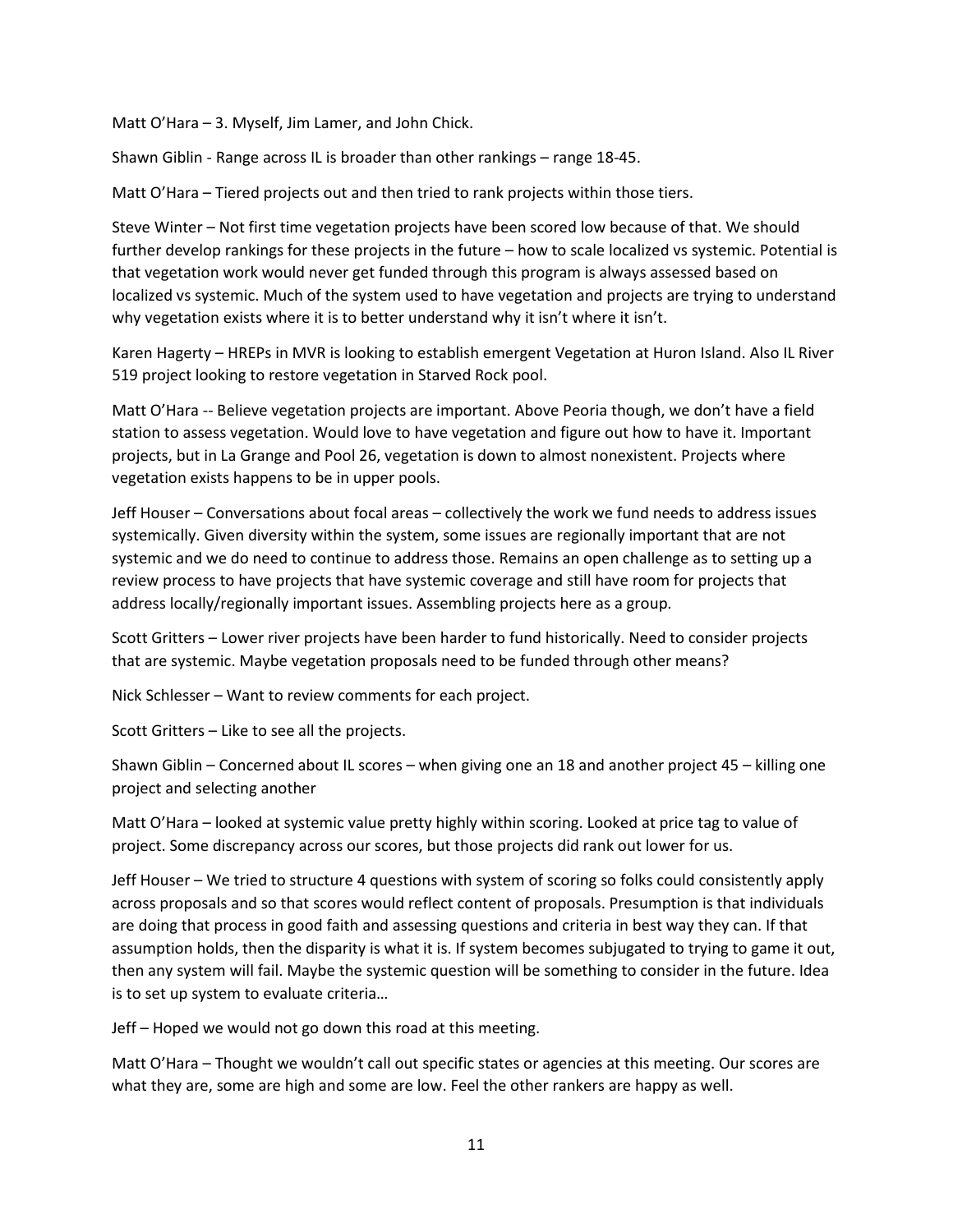consider our state priorities in our rankings as well. Partnerships will have different opinions. Scott Gritters – Have to go with the scores that are there – know IL did this in good faith as well. We all

Matt Vitello – I agree. Score is based on average, not cumulative.

 Scott Gritters – Iowa had 6 people ranking projects. Looked at top 5 here and there, but it came out pretty close even with diverse rankers in the state.

Nick Schlesser – Now will look at adding in Corps and USGS scores to see how that affects final rankings.

Combined Rankings of USGS, USACE, and A-Team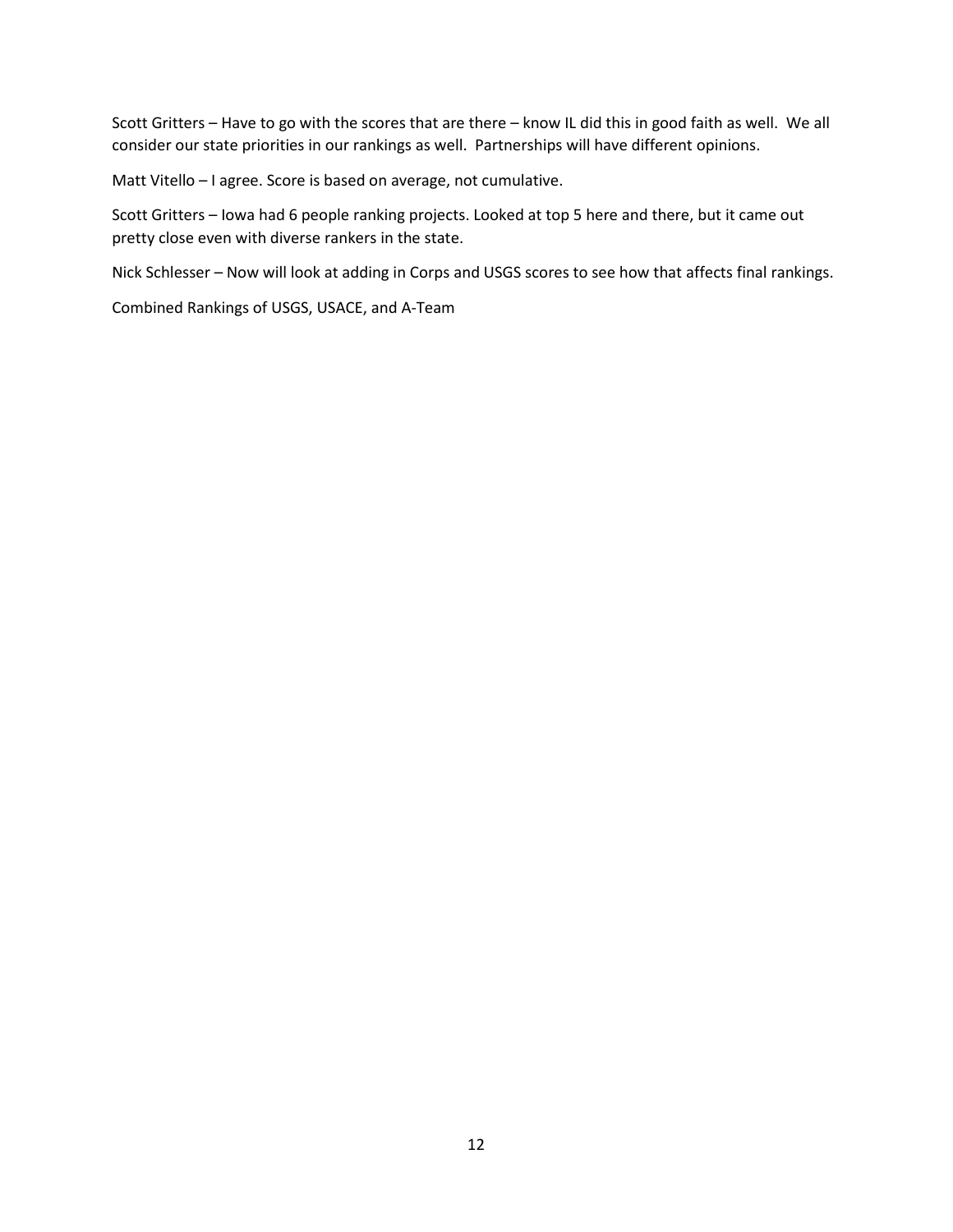| <b>FY20 UMRR SCIENCE IN SUPPORT OF RESTORATION AND MANAGEMENT PROPOSALS</b> |                                                                                                                                                                                                        |                                                                                                                                  |                   |                                                  |       |                               |                            |                      |  |
|-----------------------------------------------------------------------------|--------------------------------------------------------------------------------------------------------------------------------------------------------------------------------------------------------|----------------------------------------------------------------------------------------------------------------------------------|-------------------|--------------------------------------------------|-------|-------------------------------|----------------------------|----------------------|--|
| Page                                                                        | <b>Proposal Title</b>                                                                                                                                                                                  | PI<br>(affiliation provided on first appearance)                                                                                 | <b>Total Cost</b> | <b>Final</b><br><b>Combined</b><br><b>Scores</b> |       | <b>USACE</b><br><b>Scores</b> | A-Team<br><b>AVG Score</b> | <b>Total</b><br>Rank |  |
| WG1: Hydrologic and geomorphic changes                                      |                                                                                                                                                                                                        |                                                                                                                                  |                   |                                                  |       |                               |                            |                      |  |
| 1                                                                           | Geomorphic Assessment Techniques for Baseline Assessments and<br>Monitoring Related to Habitat Rehabilitation and Enhancement Project<br>(HREP) Planning, Design, and Evaluation                       | Faith Fitzpatrick (USGS UMWSC)<br>Jon Hendrickson (USACE MVP)<br>Jeff Janvrin (WDNR)                                             | \$<br>247,776     | 31.44                                            | 27.00 | 34.00                         | 33.33                      | 10                   |  |
| 5                                                                           | Mapping Potential Sensitivity to Hydrogeomorphic Change in the UMRS<br>Riverscape and Development of Supporting GIS Database and Query Tool                                                            | Jayme Strange (USGS UMESC)<br><b>Faith Fitzpatrick</b>                                                                           | \$<br>346,032     | 34.06                                            | 37.00 | 33.00                         | 32.17                      | 6                    |  |
| 13                                                                          | Improving our understanding of historic, contemporary, and future UMRS<br>hydrology by improving workflows, reducing redundancies, and setting a<br>blueprint for modelling potential future hydrology | Lucie Sawyer (USACE MVR)<br>Molly Van Appledorn (USGS UMESC)                                                                     | \$<br>224,560     | 40.06                                            | 42.00 | 41.00                         | 37.17                      | 1                    |  |
|                                                                             |                                                                                                                                                                                                        |                                                                                                                                  |                   |                                                  |       |                               |                            |                      |  |
|                                                                             | WG 2: Side channels                                                                                                                                                                                    |                                                                                                                                  |                   |                                                  |       |                               |                            |                      |  |
| 26                                                                          | Understanding physical and ecological differences among side channels of<br>the<br>Upper Mississippi River System                                                                                      | Molly Sobotka (MDC)                                                                                                              | s<br>144,357      | 36.39                                            | 40.00 | 35.00                         | 34.17                      | 4                    |  |
|                                                                             |                                                                                                                                                                                                        |                                                                                                                                  |                   |                                                  |       |                               |                            |                      |  |
|                                                                             | <b>WG3: Vegetation and Wildlife</b>                                                                                                                                                                    |                                                                                                                                  |                   |                                                  |       |                               |                            |                      |  |
| 33                                                                          | Refining our Upper Mississippi River's ecosystem states framework                                                                                                                                      | Danelle Larson (USGS UMESC)                                                                                                      | \$<br>288,637     | 33.11                                            | 40.00 | 28.00                         | 31.33                      | 8                    |  |
| 42                                                                          | Evaluation of how HREPs, aquatic vegetation, and management activities<br>influence waterfowl distributions on the Upper Mississippi River Navigation<br>Pools 4, 8, and 13                            | Luke Fara (USGS MESC)<br>Steven Houdek (USGS UMESC)                                                                              | \$<br>315,910     | 27.83                                            | 22.00 | 31.00                         | 30.50                      | 13                   |  |
| 49                                                                          | Expansion of wild rice (Zizania aquatical) in the UMR: Drivers, restoration<br>risks and opportunities, and implications for waterfowl management.                                                     | Deanne Drake (WDNR); Alicia Carhart<br>(WDNR); J. Kimball (U of MN); Danelle<br>Larson; Eric Lund (MNDNR); B.<br>Sedinger (UWSP) | s<br>221,385      | 30.50                                            | 36.00 | 24.00                         | 31.50                      | 11                   |  |
|                                                                             |                                                                                                                                                                                                        |                                                                                                                                  |                   |                                                  |       |                               |                            |                      |  |
|                                                                             | WG 4: UMRS fish community dynamics                                                                                                                                                                     |                                                                                                                                  |                   |                                                  |       |                               |                            |                      |  |
| 57                                                                          | Augmenting the UMRR fish vital rates project with greater species<br>representation for genetics and otolith microchemistry                                                                            | Andy Bartels (WDNR)<br>Jim Lamer (INHS)                                                                                          | \$<br>306.915     | 35.28                                            | 34.00 | 35.00                         | 36.83                      | 5                    |  |
| 65                                                                          | Functional UMRS fish community responses and their environmental<br>associations in the face of a changing river: hydrologic variability, biological<br>invasions, and habitat rehabilitation          | Brian Ickes (USGS UMESC)<br>John Gatto (INHS)<br>John Chick (INHS)                                                               | \$<br>121,810     | 33.89                                            | 34.00 | 30.00                         | 37.67                      | 7                    |  |
|                                                                             |                                                                                                                                                                                                        |                                                                                                                                  |                   |                                                  |       |                               |                            |                      |  |
|                                                                             | WG5: Water quality and eutrophication                                                                                                                                                                  |                                                                                                                                  |                   |                                                  |       |                               |                            |                      |  |
| 71                                                                          | Connectivity and cyanotoxin production                                                                                                                                                                 | James Larson; Shawn Giblin (WDNR) ;<br>KathiJo Jankowksi; John Manier<br>(UMESC)                                                 | s<br>287,296      | 32.28                                            | 35.00 | 30.00                         | 31.83                      | 9                    |  |
| 79                                                                          | Understanding landscape-scale patterns in winter conditions in the<br>Upper Mississippi River System                                                                                                   | KathiJo Jankowski; Hilary Dugan (UW-<br>Madison); Becky Kreiling (UMESC);<br>Madline Magee (WDNR)                                | s<br>325,349      | 37.17                                            | 38.00 | 38.00                         | 35.50                      | 3                    |  |
| 89                                                                          | Microplastic abundance in fish and water column in relation to spatial<br>heterogeneity and constructed habitat improvements in the Upper<br>Mississippi River System                                  | Eric Strauss (UW-La Crosse); Jessica<br>Fulgoni (MDC); KathiJoJankowski                                                          | s<br>119,716      | 28.61                                            | 34.00 | 20.00                         | 31.83                      | 12                   |  |
|                                                                             | <b>WG6: Floodplain ecology</b>                                                                                                                                                                         |                                                                                                                                  |                   |                                                  |       |                               |                            |                      |  |
| 97                                                                          | Forest Response to Multiple Large-Scale Inundation Events                                                                                                                                              | Robert Cosgriff (USACE); Lyle Guyon<br>(NGRREC); Nate De Jager (USGS)<br>UMESC)                                                  | \$<br>206,029     | 38.67                                            | 40.00 | 38.00                         | 38.00                      | $\overline{2}$       |  |
|                                                                             | \$3,155,771                                                                                                                                                                                            |                                                                                                                                  |                   |                                                  |       |                               |                            |                      |  |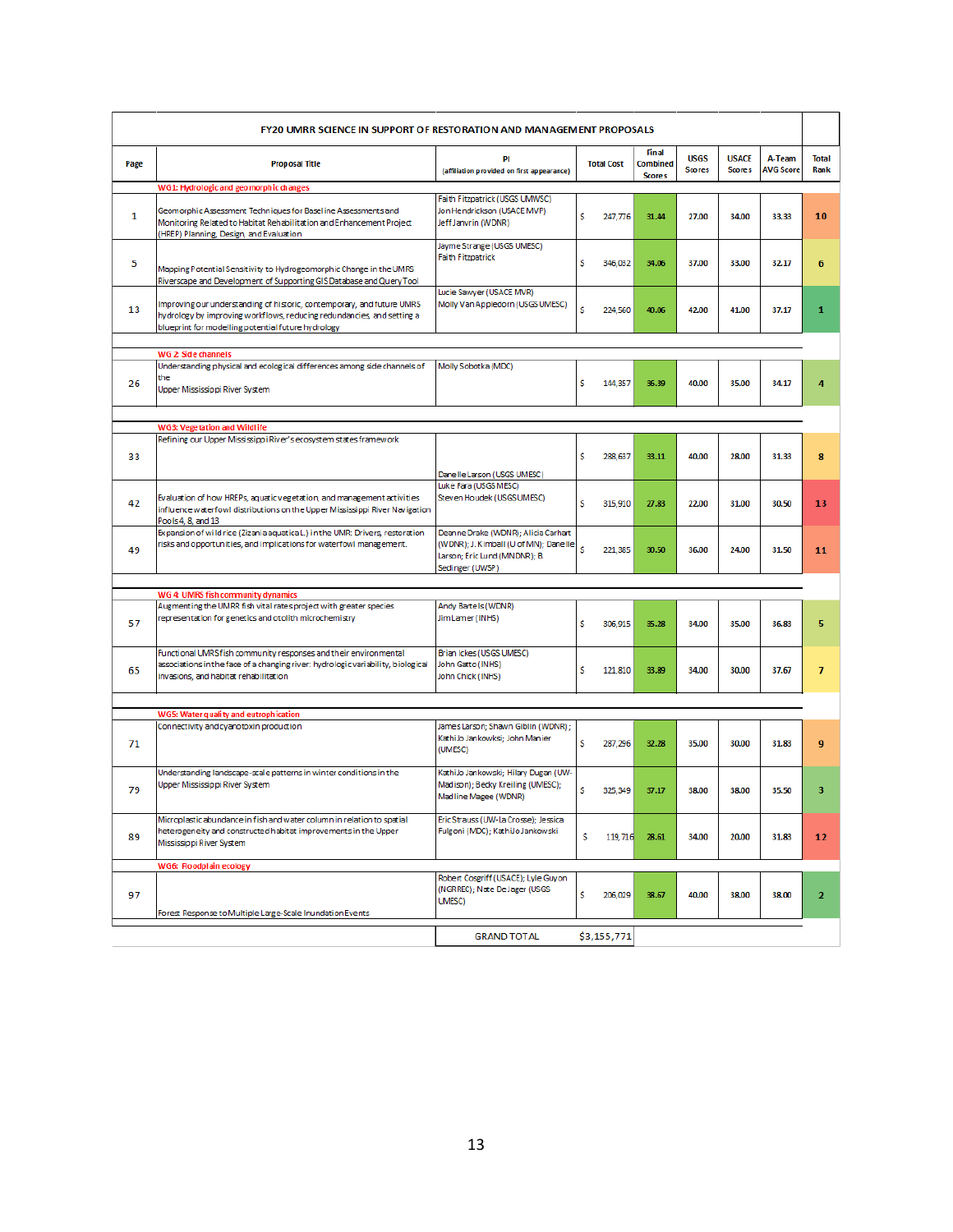Karen Hagerty – are the states comfortable with what is presented in the spreadsheet?

 Scott Gritters – Iowa is comfortable with the presentation of scores and likes the double ranking of the first question to emphasize the importance of that issue.

Nick Schlesser – MN is.

Matt O'Hara – IL is.

Matt Vitello – MO is.

Steve Winter – not comfortable, but service will endorse.

Shawn Giblin – not comfortable, but will endorse.

Nick Schlesser – Are you comfortable with process and not results or not comfortable with the process?

 Steve Winter – I think the process could be adjusted to address this issue. Process has been improving, but I think the vegetation consideration could still be improved.

Nick Schlesser – Do we need a vote of acceptance or is verbal commitment good enough?

Karen Hagerty – Don't know, this is the A-Team's recommendation.

Nick Schlesser – Feel we're okay with what we've received from the group.

Jeff Houser – We provided comments in the file.

 Nick Schlesser - States weren't able to view the comments that came in from the USGS and Corps prior to seeing it now. We will need to consider setting up the system to address that

 Andrew Stephenson – Should we look at averaging A-Team scores before combining with USGS and Corps scores?

 Nick Schlesser – That's how the process works. A-Team advises – also A-Team scores don't count for 5 of 7 scores, but 1 of 3 scores.

Jennie Sauer– Suggest conversation around projects that changed the most and why.

 Jeff Houser – When working your way down the list – eventually run out of funding – need to determine if best to partially fund a project for fully fund a lower ranked project.

Karen Hagerty –Looks like there may be enough funding for the top 8 projects right now.

Corps drove change on fish communities – USGS on geomorphic assessment, and Microplastics down from Corps' ranking.

 For Geomorphic assessment – USGS – Interest for folks, need for rehabilitation – concern was around methods. Methods need to be more fleshed out before willing to increase that.

 Nick Schlesser – Top 8 projects being funded would mean one project in each working group could be funded this cycle. Does that do anything to alleviate concerns from WI or the Service?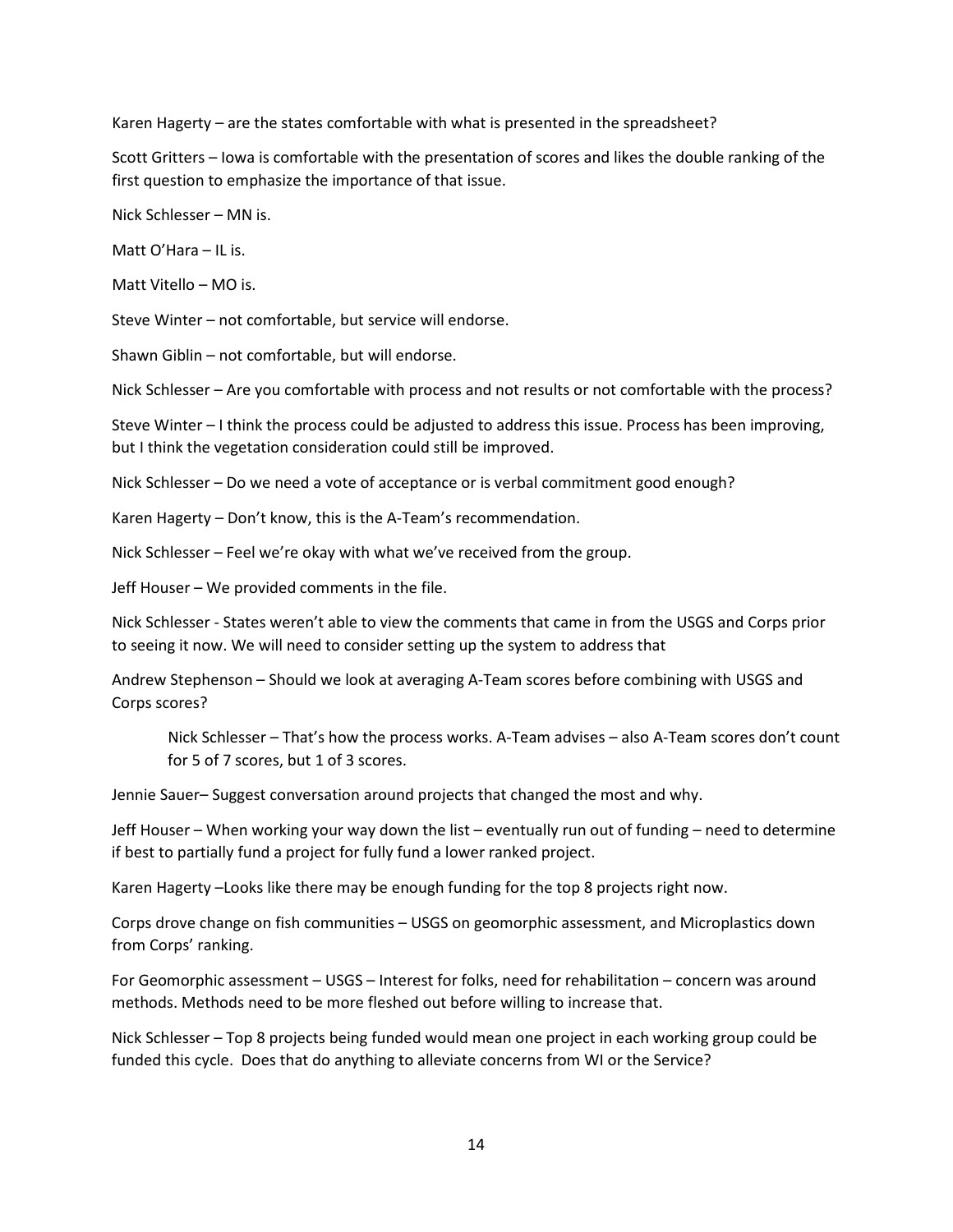Steve Winter – Still think it is an issue that needs to be looked at more. Vegetation work will always be handicapped if scored this way. Would think that we would want to consider augmenting vegetation sampling.

 Shawn Giblin – Still some concerns – Vegetation projects will be handicapped moving forward unless we can address the process.

 Scott Gritters – When you look at systemic issues – when part of the river has that resource and another doesn't.

 Karen Hagerty – venture looking at the process – Feel some projects may be unique to the lower parts of the river. While its vegetation right now, would want to consider addressing localized projects in the future.

 at Asian carp. Same geographic differences would show up. There will always be a little bit of this. John Chick – Seem to remember this happening years ago. Lower stations would put in proposals to look

 Karen Hagerty – There is just a dynamic tension between HREP and LTRM about where science should be directed.

 Matt O'Hara – Pretty happy with this. Brought projects that weren't going to get funded that may now get funded. Some projects that will get funded that didn't have a chance.

 Scott Gritters – Getting one project out of each component. Getting a vegetation project funded – alleviates some concerns. Going with the recommendation.

 well enough. How good these projects may be relative to the rank. Process seems to be working well. Dave Herzog – As a branch in our agency- suffer with similar thing. Feel like our project wasn't prepared Often times, get good group of proposals that apply to broader context of criteria and rank higher. Seems like we're really good at putting together quality proposals that address systemic issues.

 Karen Hagerty – Because we have the science meeting now, caliber of proposals is higher. Before there was more variability. Now, when choosing amongst a variety of good proposals – there will be some disagreement, but all the proposals are good. Jeff made a similar point after the 2018 process.

 Nick Schlesser – Echo that, part of the reason for going through this change in the scoring system. Wanted numbers to drive selection. MN is happy with how this is falling out. Understand concerns with vegetation projects scoring lower. Think Asian carp is a good example of how that might go the other direction.

 Karen Hagerty – Still one more step in process LTRM Management team and A-Team chair (Nick) will meet to determine final recommendations.

Shawn Giblin – Can Nick share if adjustments occur after meeting?

Nick Schlesser – Yes I will provide update

Steve Winter and Shawn Giblin – Still concerned vegetation projects are handicapped.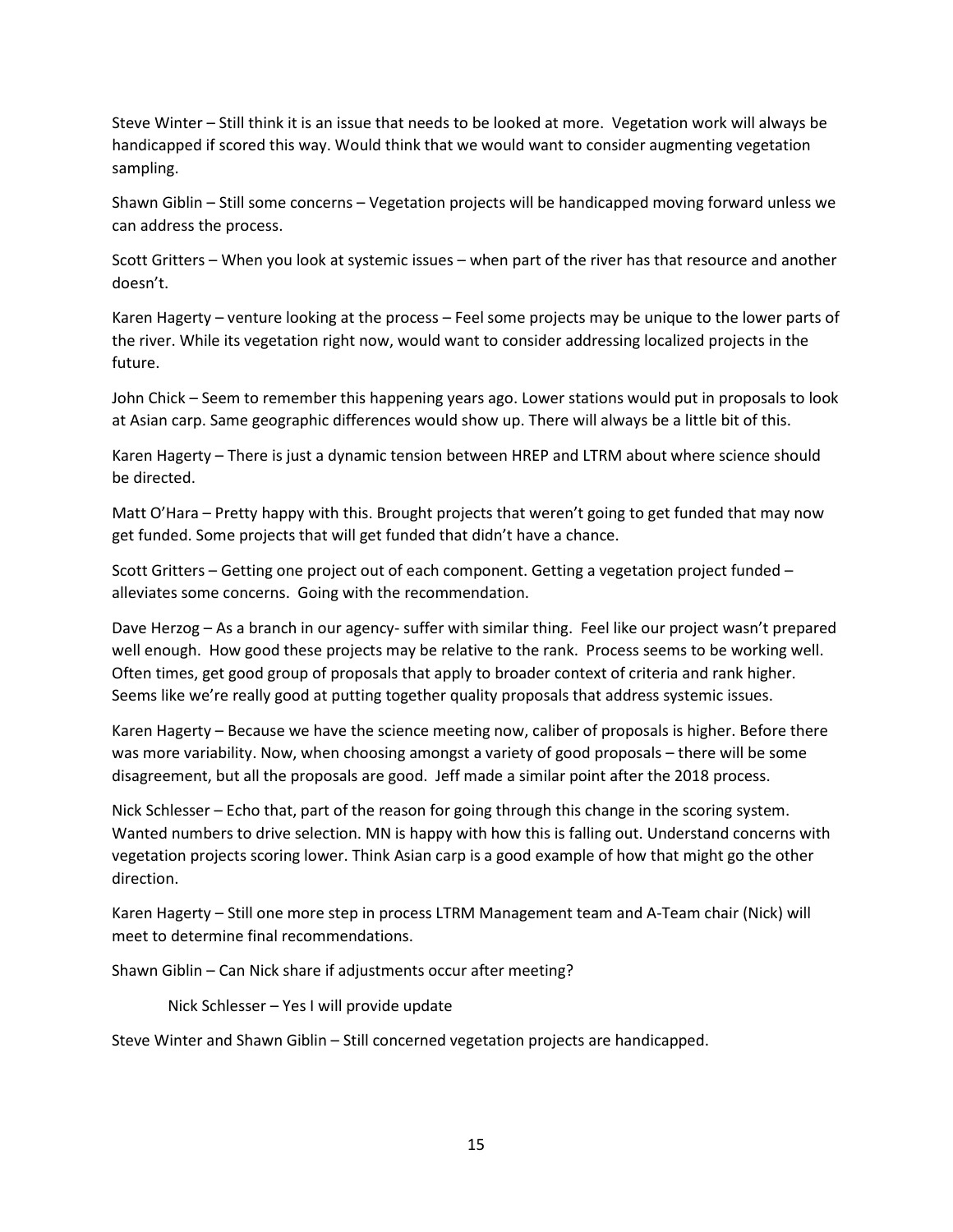Motion for approval of A-Team scores made by Matt Vitello and seconded by Scott Gritters.

WI – Yes (with noted concerns), MN – Yes, IA – Yes, IL – Yes, MO – Yes, Service – Yes.

Karen Hagerty – Will send Corps comments to be integrated before final score sheet is distributed.

Matt O'Hara – Appreciate you taking on this task Nick. Think this was done very well. Thanks!

## 2019 Flood Updates

 Pool 8, also one silver caught in Pool 6 Nick Schlesser – (MN) Floodplain forest project delays. Asian Carp catch by commercial fisherman in spring 2020 - Every haul they made contained Asian carp – 51 fish. 31 silver, a number of grass carp in

 Pool 4 angling pressure decreased – maybe pushed pressure to more skilled anglers. Creel surveys show angling specialists that are targeting specific species. Change from 70% targeting walleye to 90% targeting walleye.

 Shawn Giblin (WI)– Island dissection, levee breaching, island loss all exacerbated. Bankline stabilization flows through backwater functioning almost like side channels. Lots more Asian carp showing up in WI Cyanotoxins are almost nonexistent in high flow conditions. Pretty concerned about habitat disruption HREP coming online is good. Rate of change is fast. Studies of residence time of water in backwaters and MN waters. Other studies related to cyanobacteria in main river and some isolated backwaters. occurring.

 Scott Gritters (IA) – On UMRCC Asian Carp ad hoc committee. Seeing a lot of Asian carp records now. Was declining, but last year we saw a lot of pass-through fish – adults. First time seen in Maquoketa and Wapsipinicon rivers. Lots of tree die off, bank erosion, island dissection. From our anglers, there were before – sediment movement. Our permits – construction permits are way down because equipment can't be mobilized. If we have normal water conditions – expect to see increase in construction permits about 3 weeks of "normal" conditions. Anglers saying they're running aground in places they haven't (pipelines, etc). Angler survey done recently, Mississippi River is still the number one destination for Iowa anglers.

 Matt O'Hara (IL) – 2019 – saw resurgence of zebra mussels – when flood decline, zebra mussels were to habitat that is usually not accessible on the IL River. Asian carp also benefit from that though. attached to everything available – willows, trees, rocks. Haven't seen that in many years. Generally, prolonged floods are good for IL fish populations. Sport fish seem to be doing well. Flood helps them get

 John Chick – (IL) Sampling done during height of flood – saw fish using typically terrestrial areas. Buffalo produce big spawn during these situations, so do Asian carp though. What we expected.

 Jim Lamer – (IL) Had first year of lock closure project (IWW) – coordinated across agencies for Asian carp harvest work and saw movement through 14 and 15 which are traditional pinch point dams. They were opened for a long time which probably contributed to what is being seen up river in Pool 8. monitoring. IL River was flooded last year, so slow to start. Pulled off the sampling though. Hoping for less flooded conditions this year to see effects in lower three pools from reduced navigation. Have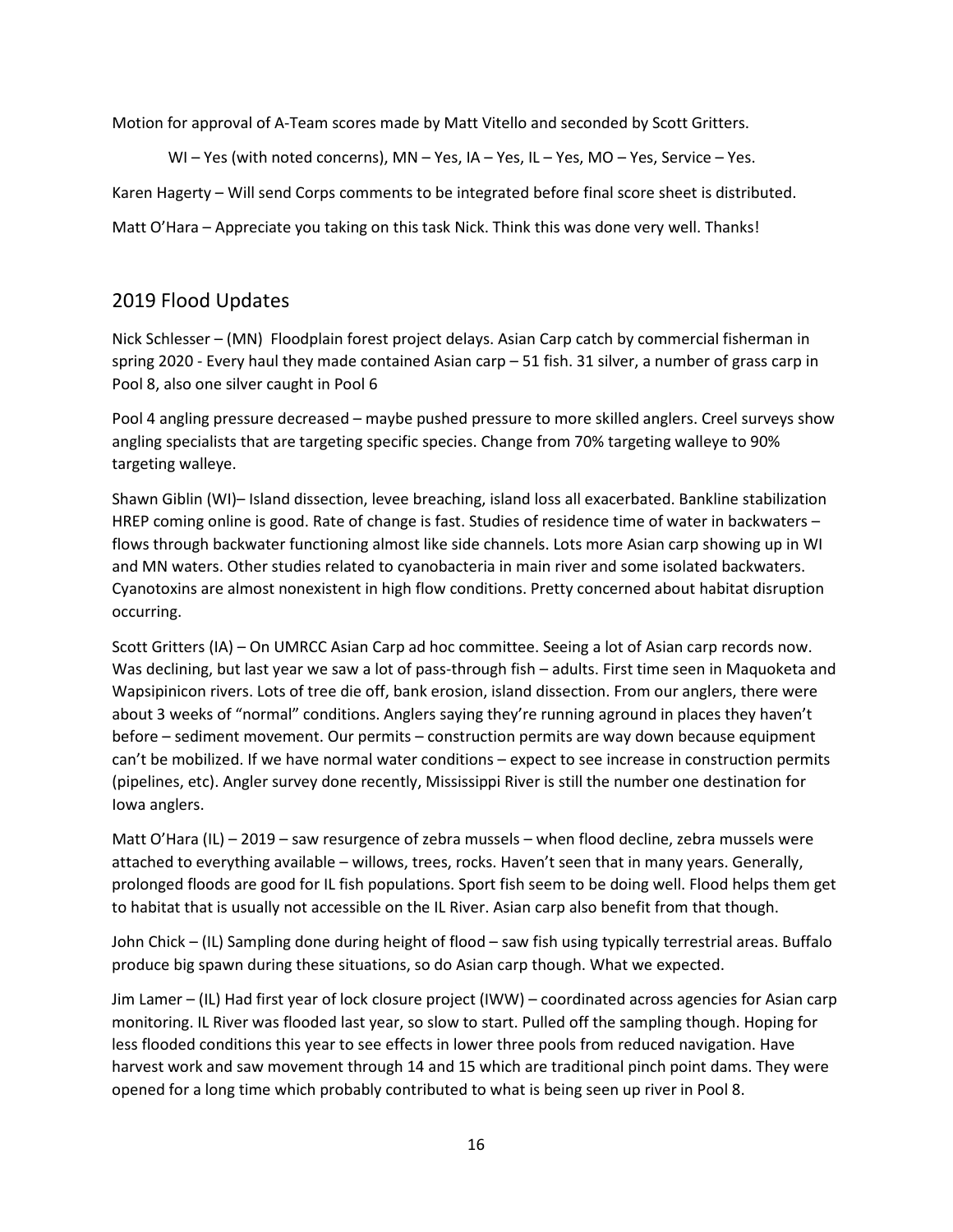Matt Vitello (MO) – Finally starting to reevaluate how we manage floodplain areas - had lots of high water and levee breaches. Discussed changing management in those areas to allow the river to do what it needs to do.

 Dave Herzog – (MO) Field work in MO – zooplankton project had great participation from field stations – hope to do more with SRS in spring. Time intensive. Flooding didn't impact that much. Biggest issue was increased – levee breaches from years ago. Have been able to maintain backwaters in some areas to hydrology and temperature don't align with their life patterns. Looking at tributary influences as well. in sampling some unique structures like wing dams and chevrons. Backwater sampling has been monitor. Working with Lewis and Clark University. Have continuous data from spring through \_\_\_\_. Asian carp – noticing weird pattern and synchronicity in fish populations and flooding. Take a hit when Look at broad reaching impacts to levee and other infrastructure failure and how changing climate and precipitation patterns will exacerbate those issues.

 Steve Winter (US FWS)– Operations were affected – closed boat landings for safety reasons. Sharonne Baylor would have a whole list of HREP projects and contractors she would be meeting with, but progress wasn't able to proceed on many of those. Concern with resource management is the forest loss. Reno Bottoms – tree death that occurred is startling.

 Karen Hagerty (USACE)– Did affect work on some projects. Vegetation planting scheduled for Huron Island. Construction held up due to high water. Also considering damage and erosion on Beaver Island.

Marshall Plumley (USACE)– High water impacts to all construction projects in each district.

 Jeff Houser (USGS) – Perpetual high water has made it hard for Jim Rogala and John Caless to do work on sediment transects. 13 is still pending. One project that is being recommended is floodplain forest – so connection there.

 Jennie Sauer (USGS) – Milestones chart – delayed using dendrochronology to understand historic forest growth – sample size was low due to high water, but still out there. Delays in field work and thus analysis. Environmental pool management was postponed due to high water. Reforesting forest canopy opening was delayed due to high water.

Steve Winter – LTRM funded wild celery project – spring sampling was cut short by river conditions.

 Nick Schlesser – Lost a lot of long term sampling capabilities due to recurring high water impacting gear types

 Andrew Stephenson – Vegetation sampling couldn't be conducted? Or vegetation emerged later in the year? How is it addressed in the data?

 Dave Bierman – Sampling missed peak biomass. Did not go back and resample. MN and WI may have done some of that, but IA did not.

 Jennie Sauer – Concern that people wouldn't be able to get out and do sampling. Not a major issue to do it. Sampling windows provide flexibility to work around water conditions. Looking yesterday, 2019 vegetation data is on graphical browser.

Jeff Houser – Pool 13 – strongest version of that – sampling missed peak biomass last year.